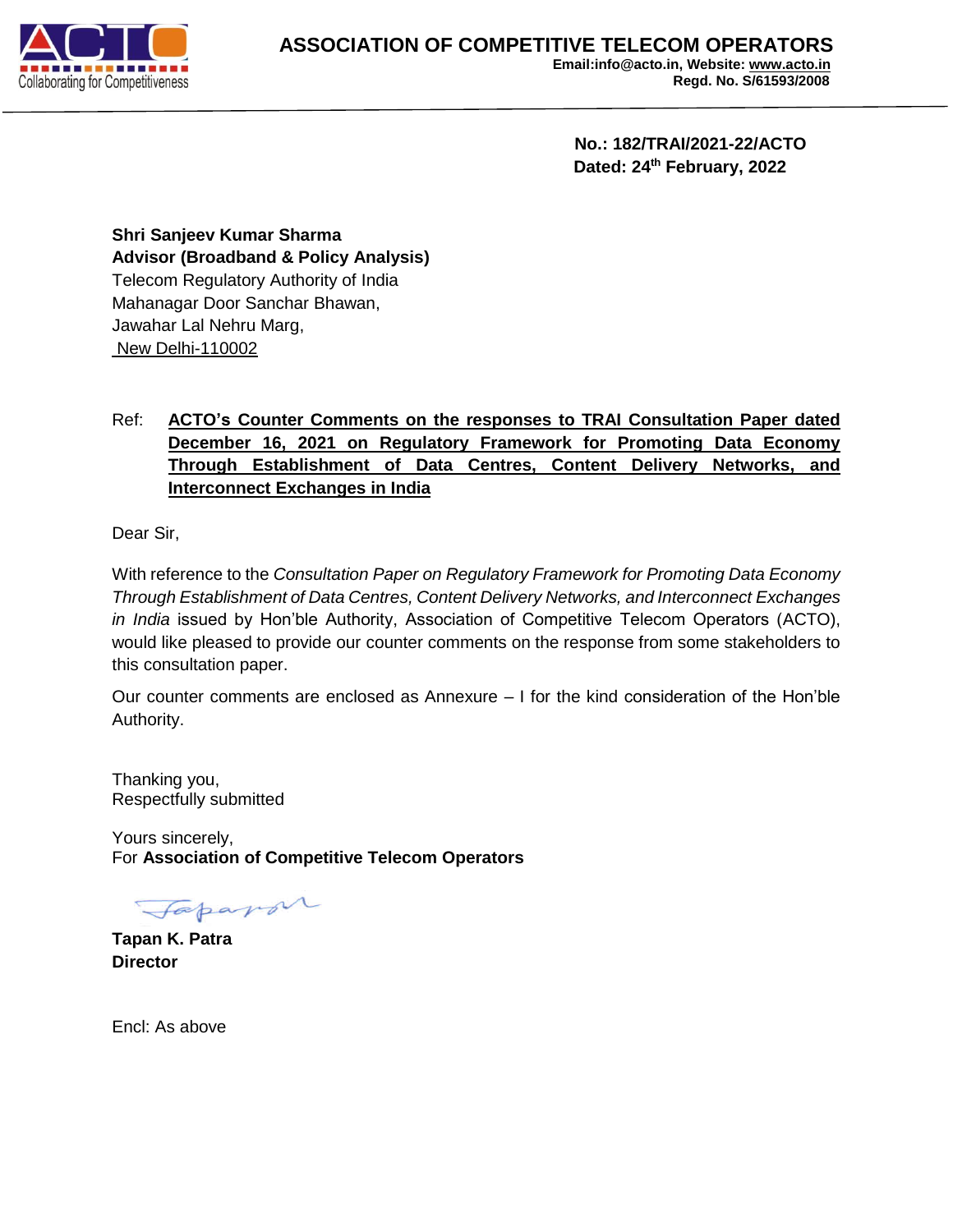

Annexure-I

### **ACTO's counter comments on the responses to TRAI Consultation Paper on Regulatory Framework for Promoting Data Economy Through Establishment of Data Centres, Content Delivery Networks, and Interconnect Exchanges in India**

Association of Competitive Telecom Operators (ACTO) appreciates TRAI for bringing out the comprehensive Consultation Paper on "Regulatory Framework for Promoting Data Economy Through Establishment of Data Centres, Content Delivery Networks, and Interconnect Exchanges in India"" dated 16<sup>th</sup> December 2021".

After looking at the responses from various stakeholders on this consultation paper, ACTO would like to provide counter comments on the response to the few questions related to Content Delivery Network(CDN) and these are as follows:

Broadly all the stakeholders have agreed to the fact that CDNs have played a very important role in delivery of traffic on the Internet. CDNs not only add efficiency to the network by reducing latency but also mitigates congestion by freeing up network capacity for various other purposes. Therefore, CDNs serve to benefit not just the faster delivery of content housed on these networks but also other content that can travel faster due to freeing up of network capacity.

# **1. Licensing and Regulatory Framework for CDN:**

Broadly all the stakeholders and TRAI are in agreement to the fact that CDNs are performing a very important function in delivery of traffic on the Internet. CDNs not only add efficiency to the network by reducing latency but also mitigates congestion by freeing up network capacity for various other purposes. Therefore, CDNs serve to the benefit not just the faster delivery of content housed on these networks but also other content that can travel faster by freeing up of network capacity. This function is in a way helps to the TSPs/ISPs to improve the efficiency of the network. It also brings more revenue to TSPs/ISPs. Thus the role of CDNs are complementary in nature with the TSPs. More generally, technologies like CDN's and IXP's offer great value for the customer, as recognized by in this consultation paper. CDNs add value to the network by providing more contents/data that travel through the network to the customers /end users.

By and large, it is an established fact that licensing regime or over regulation puts barrier to the innovation and growth of the industry. Need for licensing/regulation mainly arises in case of loss of revenue to the Government or market failure. In this case, there no revenue loss to Government as the required license fee is levied by TSPs and TSPs deposit the same with the Government. Moreover, there is no sign of market failure due to CDNs at all and on the contrary the market is growing with the role of CDN. Unnecessary regulations could raise entry barriers and risk of adverse impact on the growth of the market. In this regard, BEREC also believes interconnection services need not come within the scope of regulation as only internet access services provided to end-users need regulation.

Therefore, there is no need for any regulation on the CDNs in the present situation.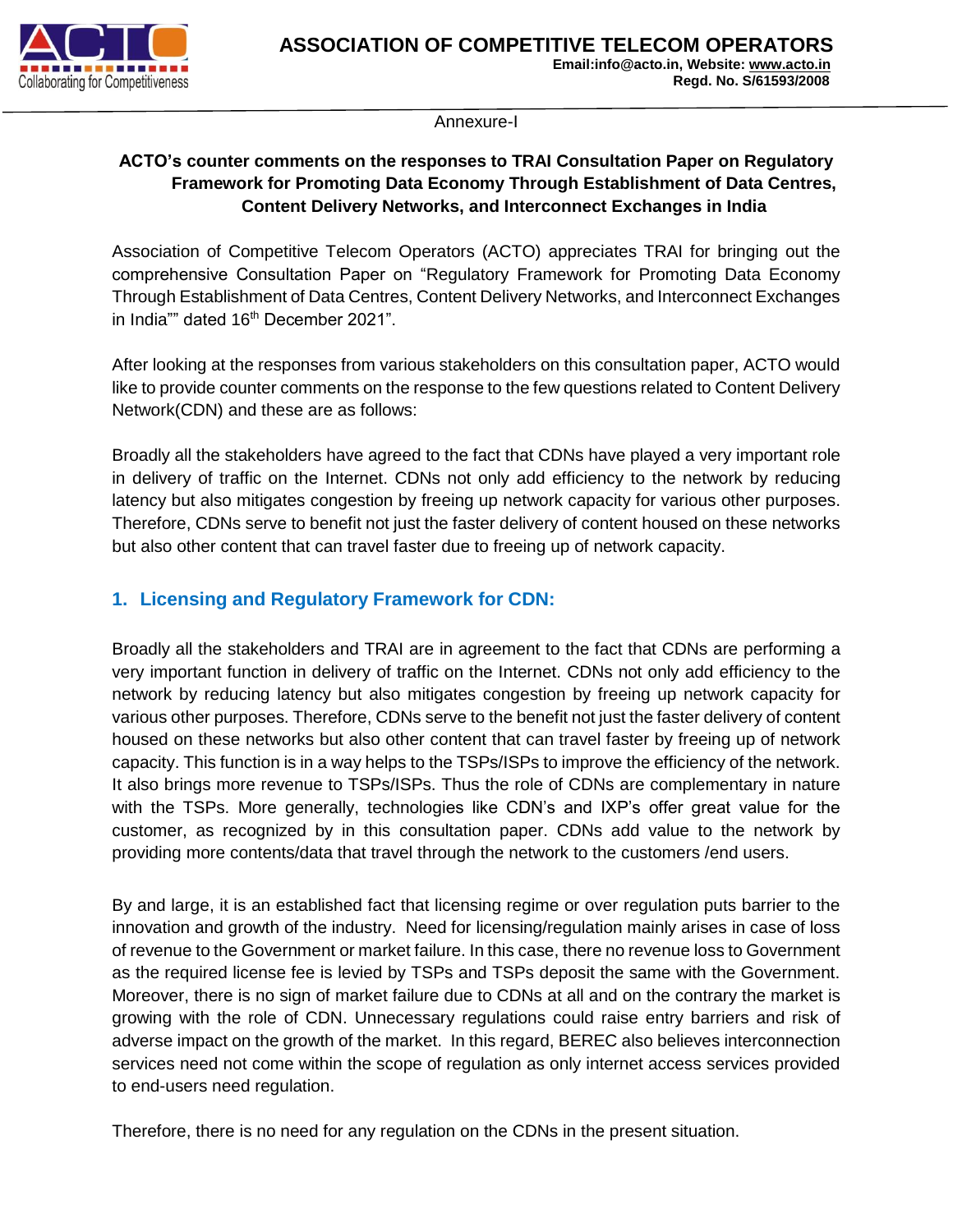

# **2. Reason to cite QoS to bring CDN under regulation:**

Few stakeholders have cited QoS as the reason to bring CDN under regulation is completely misunderstood and misleading in nature. Due to the inherent network structure, CDN enhances the quality of the service over and above the quality provided by ISPs/TSPs. Over the time, it has also proven that CDN have enhanced the user experience while accessing the content.

Therefore, QoS is not a good reason at all to bring CDN under regulation and in fact it is on the contrary to the claim.

## **3. Non Level Playing Field as a reason to bring CDN under regulation:**

Some stake holders have raised the concerns raised in of uneven field between telco CDNs and other players. CDN technology architecture puts it in the middle of the network of ISP/TSP network and they do not provide telecommunications service or Internet access service to end users. CDNs rely on ISPs to deliver online content to end-users as they manage the complete network routing process end-to-end. Therefore, the question level playing field does not arise. Moreover, in order to ensure a level playing field, TRAI Recommendation on Net Neutrality dated 28th November 2017 by stating-

*"7.3 The Authority recommends that CDNs should not be included within the scope of any restrictions on non-discriminatory treatment, which are designed specifically to cover the providers of Internet Access Services."*

In this regard, DoT Committee report on Net Neutrality in May 2015 had also stated in similar way.

*"11.6 The Committee is of the opinion that CDN is an arrangement for management of content as a business strategy. Making available one provider's CDN to others on commercial terms is a normal business activity. Discrimination in access or adoption of anti-competitive practices by them is best left to be covered under the law related to unfair trade practices."*

CDNs are not regulated even in mature markets such as the European Union, and the United States. ACTO suggests that CDNs whether operated and owned by TSPs or otherwise should not be subject any licensing or regulatory obligations.

#### **4. Issue related to security and requirement of content blocking:**

With the implementation of Centralized Monitoring System(CMS), the telecom network including internet traffic is under the surveillance of Government of India. The traffic can be monitored by concerned agencies as and when it is required for. CDN is part of the existing telecom network not an isolated one. Even at any point of time, Government has sovereign power to intervene in case of any national issue. So the concern for security to bring CDN under regulation is not a right reason as it is already under surveillance as well Govt can intervene at any point of time with the existing set up.